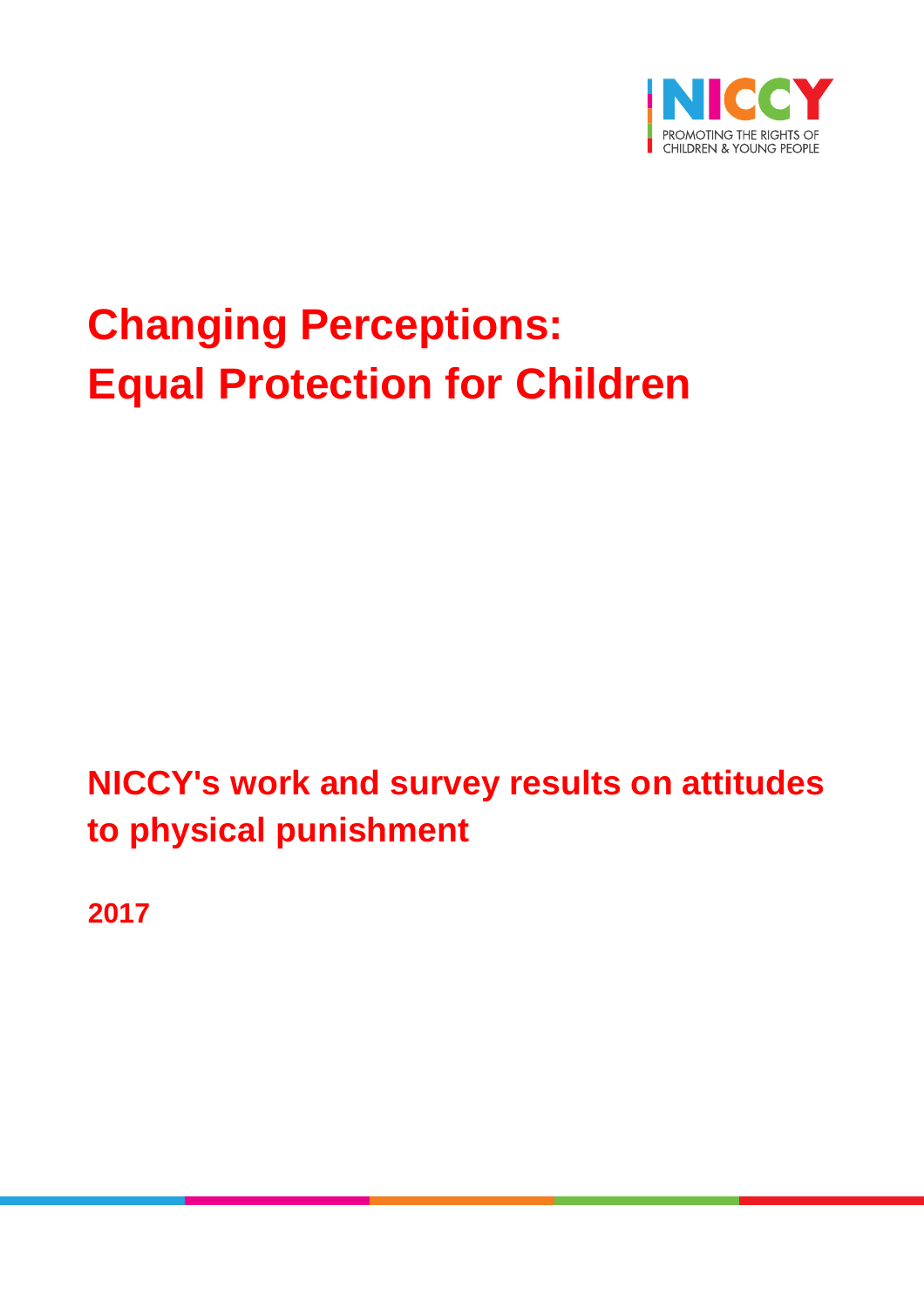

NICCY would like to thank Clare Moore, Kantar Millward Brown for reviewing the survey data included in the report and Lisa Bunting, Queen's University Belfast for advising on the work.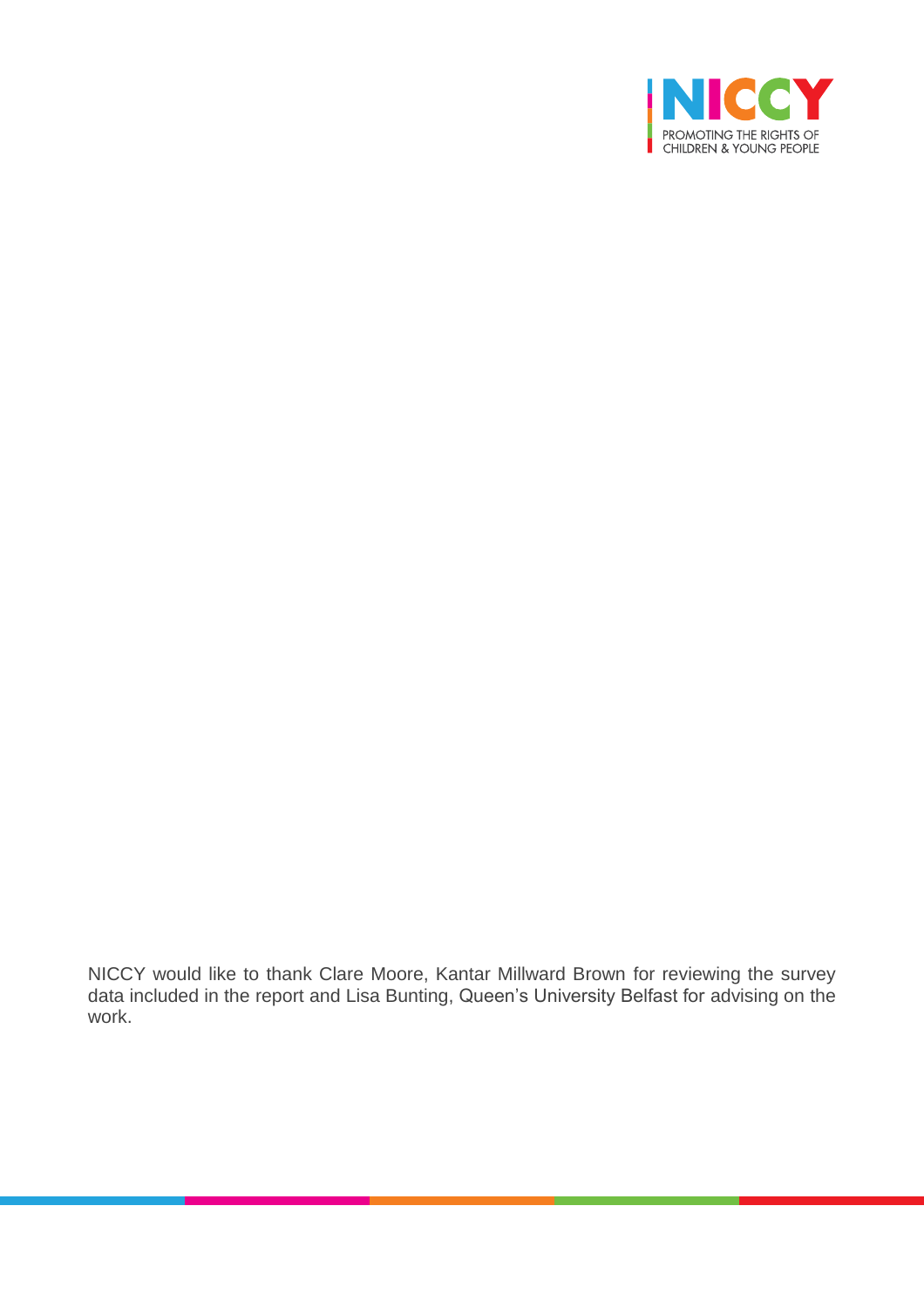

## **Contents**

| Introduction                                                                                                                                                                                                                                                                                                               | 1                                         |
|----------------------------------------------------------------------------------------------------------------------------------------------------------------------------------------------------------------------------------------------------------------------------------------------------------------------------|-------------------------------------------|
| 1. Background                                                                                                                                                                                                                                                                                                              | 2                                         |
| 2. Survey approach and methodology                                                                                                                                                                                                                                                                                         | 5                                         |
| 3. Survey results                                                                                                                                                                                                                                                                                                          | $\overline{7}$                            |
| 3.1 Effective parenting<br>3.2 Acceptable discipline<br>3.2.1 Parental views on acceptable discipline<br>3.3 Physical punishment and legal reform<br>3.3.1 Parental views on reform<br>3.3.2 Support for legal reform and other variables<br>3.3.3 Support for reform with additional assurances<br>3.4 Positive parenting | 7<br>8<br>9<br>10<br>12<br>12<br>14<br>15 |
| 4. Conclusion                                                                                                                                                                                                                                                                                                              | 16                                        |
| Appendix One                                                                                                                                                                                                                                                                                                               | 18                                        |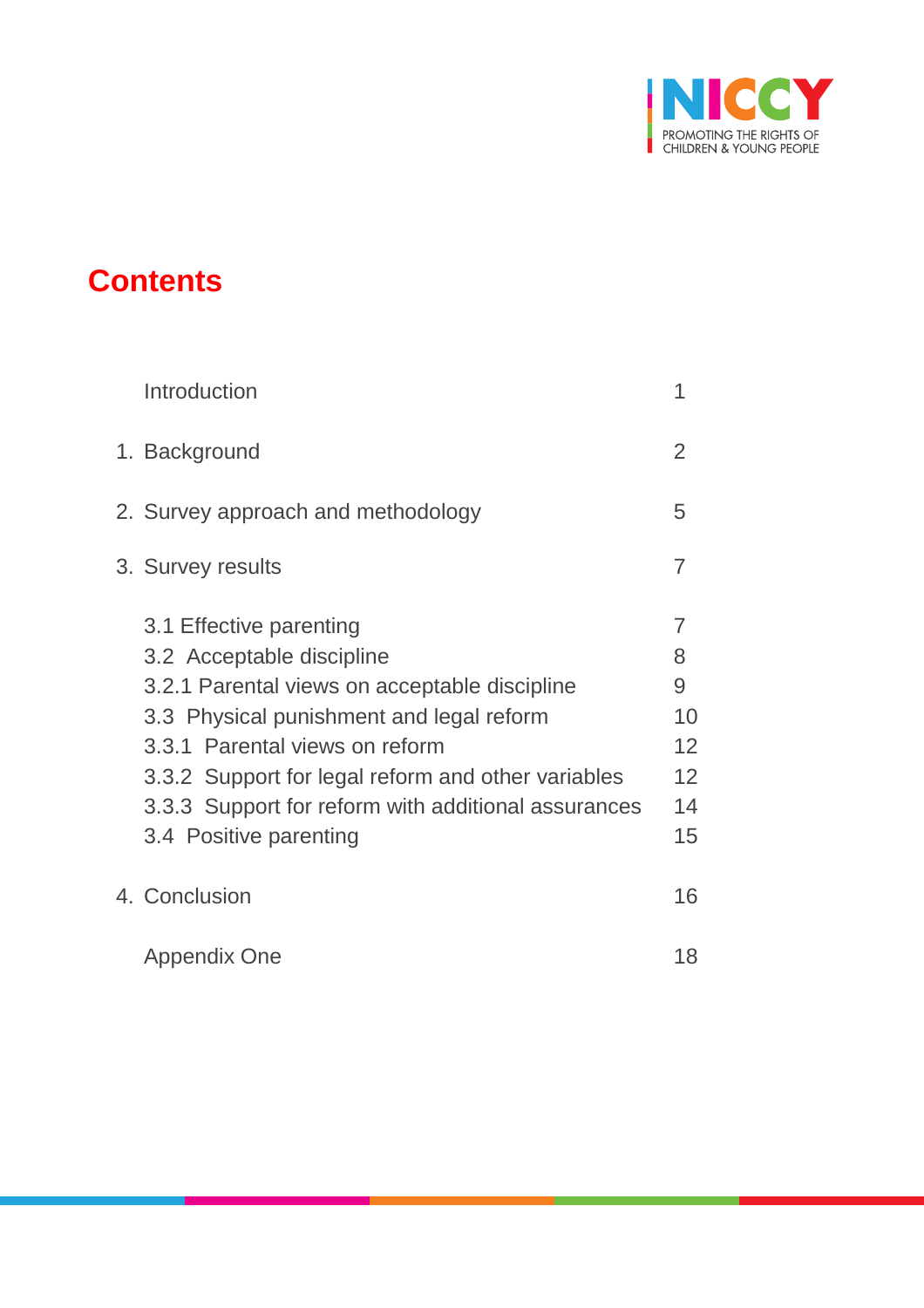

## **Changing Perceptions: Equal Protection for Children**

## **NICCY's work and survey results on attitudes to physical punishment**

*"The distinct nature of children, their initial dependent and developmental state, their unique human potential as well as their vulnerability, all demand the need for more, rather than less, legal and other protection from all forms of violence."*

United Nations Committee on the Rights of the Child<sup>1</sup>

This paper outlines the context of the work of the Northern Ireland Commissioner for Children and Young People (NICCY) on Equal Protection, highlights direction from the United Nations Committee on the Rights of the Child on physical or corporal punishment and discusses new survey findings on attitudes to physical punishment in Northern Ireland.

NICCY's survey results indicate a substantive change in attitudes to physical punishment with a decrease in how acceptable the public view its use and a majority of adults supporting reform to provide children with the same legal protection as adults from all forms of assault, including smacking and hitting.

 $\overline{\phantom{a}}$ <sup>1</sup> UN Committee on the Rights of the Child (2006) General Comment 8: The right of the child to protection from corporal punishment and other cruel or degrading forms of punishment, Geneva: CRC (para 21).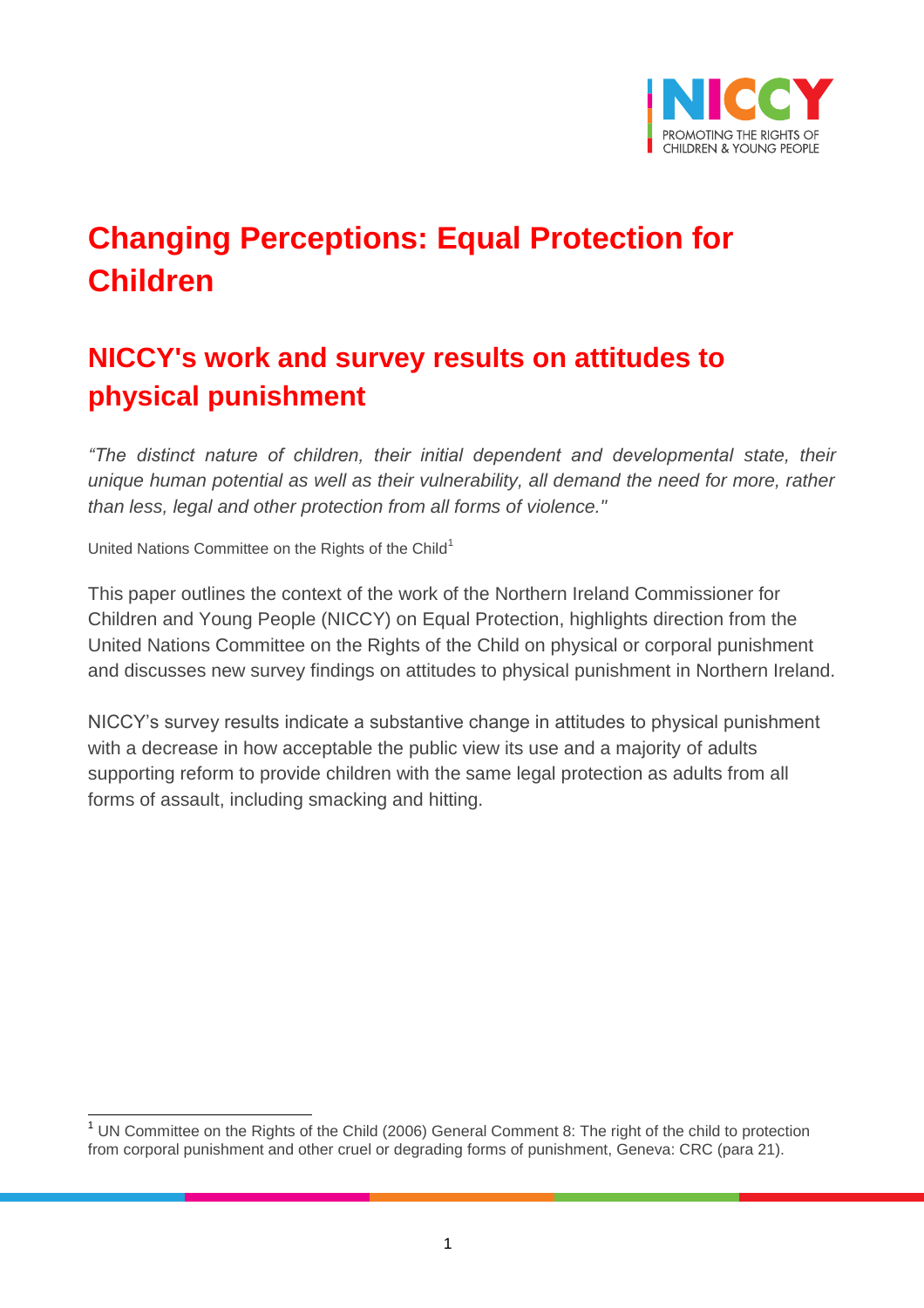

## **1. Background**

NICCY's primary aim, as set out in legislation, is to safeguard and promote the rights and best interests of children and young people. In order to achieve this NICCY has a wide range of duties and powers: including raising awareness of children's rights; reviewing the adequacy and effectiveness of law, services and practice; issuing guidance; conducting research; bringing or assisting in legal proceedings and undertaking investigations.

The Commissioner's founding legislation requires her to have due regard to the United Nations Convention on the Rights of the Child (UNCRC). The Convention sets out minimum standards for children's rights in a series of 'articles' across all areas of their lives including civil and personal protection, health, education and welfare and it outlines particular rights for vulnerable groups, such as, children in care and refugee and migrant children. The Convention is clear that children should not be discriminated against and this is one of the guiding principles which flows through all the rights of the UNCRC (Article 2).

The preamble to the Convention recognises that the family is the natural environment in which a child should grow and develop in an atmosphere of happiness, love and understanding. As such, the Convention states that the family must be afforded the protection and assistance necessary to fulfil this role and places an obligation on Government to support parents and carers in their child rearing responsibilities (Article 18).

The UNCRC is also unambiguous in stating that children should be afforded protection from all forms of harm, abuse and violence (Article 19). In detailed guidance the Committee on the Rights of the Child has been explicit that the use of 'moderate' or 'reasonable' chastisement directly conflicts with children's human dignity and cannot be justified. They define physical punishment as the use of physical force with the intention of causing discomfort or pain and note it can include hitting, smacking, slapping with a hand or implement, pinching, scratching, biting, pulling hair or boxing ears. The Committee view physical punishment as invariably degrading.<sup>2</sup>

In their regular examinations of how well the UK and devolved Governments are meeting their obligations under the UNCRC, the Committee has repeatedly stated that the issue of physical punishment must be properly addressed. While the law in Northern Ireland was

 $\overline{a}$ <sup>2</sup> UN Committee on the Rights of the Child (2006) General Comment 8: The right of the child to protection from corporal punishment and other cruel or degrading forms of punishment, Geneva: CRC (para 21).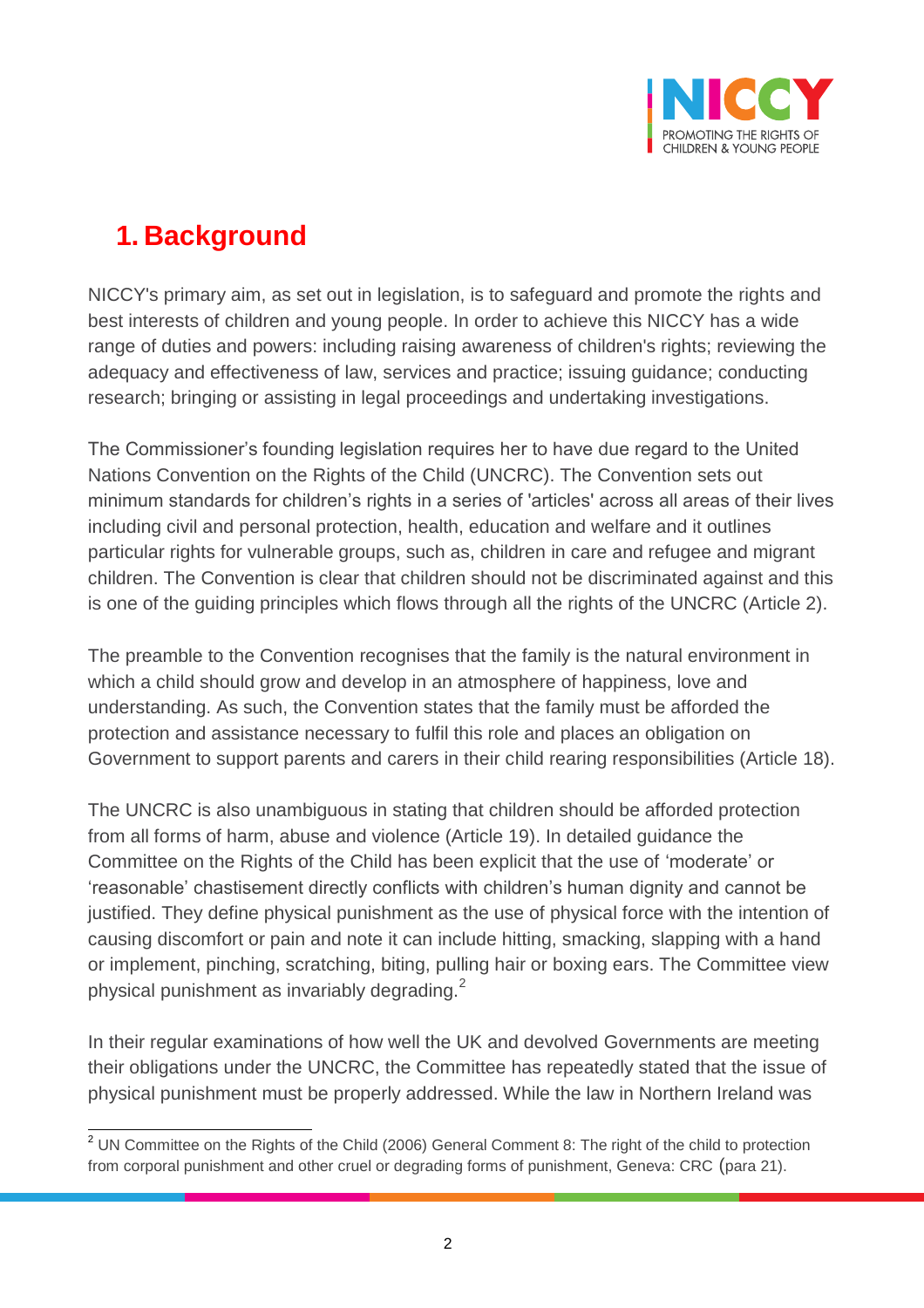

reformed to restrict the defence of 'reasonable chastisement' or 'reasonable punishment' in the Law Reform (Miscellaneous Provisions) (Northern Ireland) Order 2006, the defence is still available to parents in certain circumstances in regard to the offence of common assault. When reporting to the Committee on implementing the UNCRC following the introduction of the 2006 Order, the Government stated that the approach of revising the law in this manner alongside ongoing work on positive parenting offered the "best prospect of securing real and significant change on the ground in terms of the use of alternative means of discipline" in Northern Ireland.<sup>3</sup>

Most recently in July 2016, the Committee told the UK and devolved administrations that, in relation to physical punishment in the family, they must:

- *Prohibit as a matter of priority all corporal punishment in the family, including through the repeal of all legal defences, such as "reasonable chastisement";*
- *Strengthen its efforts to promote positive and non-violent forms of discipline and respect for children's equal right to human dignity and physical integrity, with a view to eliminating the general acceptance of corporal punishment in child-rearing.<sup>4</sup>*

In addition to a public consultation exercise on physical punishment undertaken by the Northern Ireland Statistics and Research Agency (NISRA) in 2001 on behalf of Government in preparation for the 2006 legislation, a range of work was carried out on this issue between 2000 and 2009. The NSPCC undertook attitudinal surveys in 2000 and again in 2003 and completed further work with the Regional Child Protection Committee Communications Subgroup in 2008. In addition to this, the NSPCC in conjunction with Barnardo's and NICCY carried out extensive research for "The 'Smacking Debate' in Northern Ireland - Messages from Research" which was published in 2008.<sup>5</sup> This range of research is referenced throughout the paper.

In 2015 The 'Smacking Debate' report provided the basis of further research commissioned in Scotland by the Children and Young People's Commissioner Scotland, Children 1st, Barnardo's and NSPCC. The "Equally Protected? A review of the evidence

 $\overline{a}$ <sup>3</sup> Reported in NI Assembly Research and Library Service (2008) Briefing Note 74/08 United Nations Convention on the Rights of the Child: NI's report on the implementation of the UNCRC (p.9). Available at: <http://www.niassembly.gov.uk/globalassets/documents/raise/publications/2008/ofmdfm/7408.pdf>

<sup>&</sup>lt;sup>4</sup> Extract from UN Committee on the Rights of the Child (2016) Concluding Observations on the fifth periodic report of the United Kingdom of Great Britain and Northern Ireland, Geneva: CRC (para 41).

<sup>5</sup> Bunting L., Webb M.A. and Healy J. (2008) The 'Smacking Debate' in Northern Ireland – Messages from Research, Belfast: NICCY.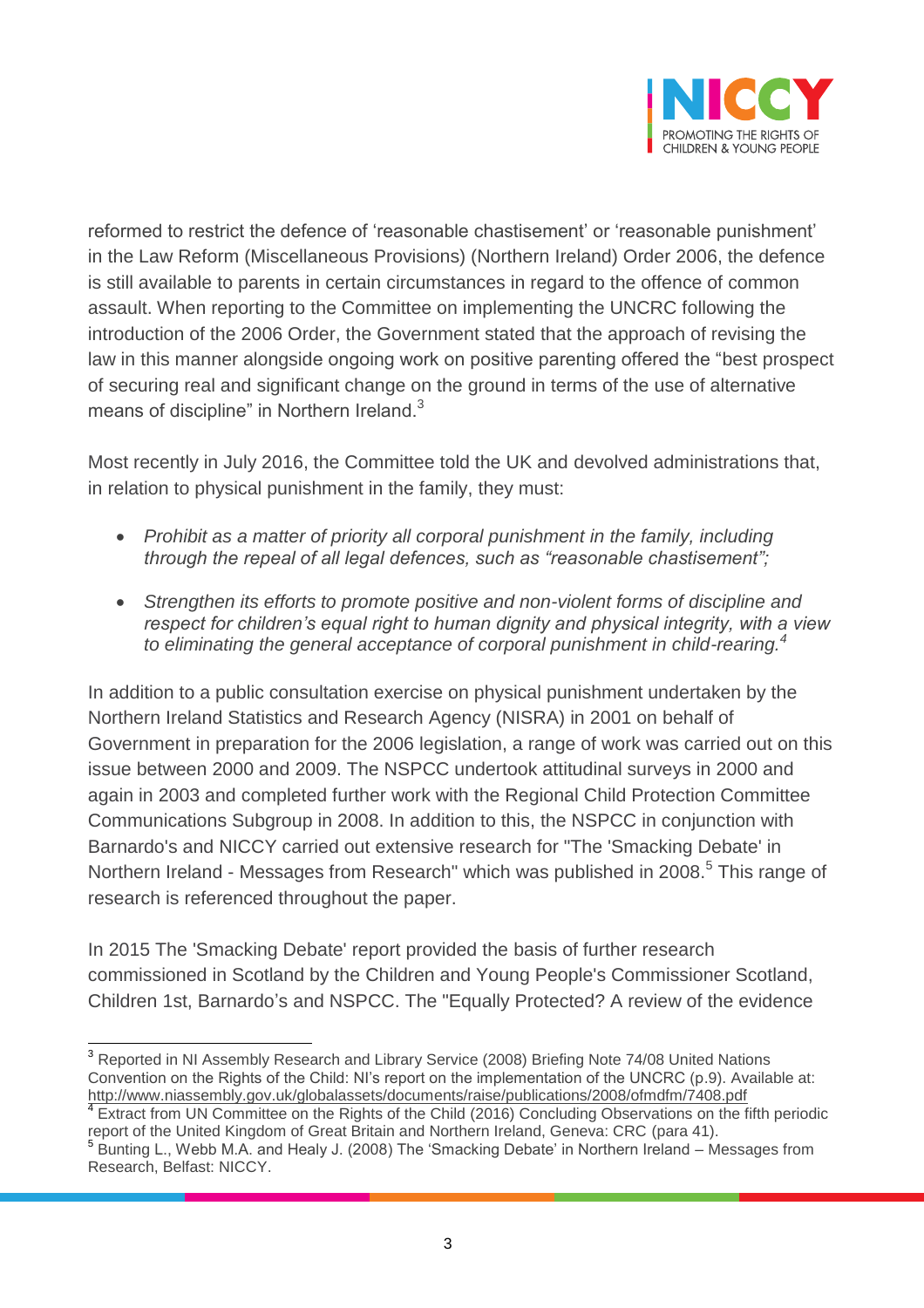

on the physical punishment of children" study found that physical punishment was not effective in achieving parenting goals; was detrimental to children's health and development; carried a serious risk of escalation into injurious abuse and maltreatment; and that its use declined more quickly in countries where it has been prohibited.<sup>6</sup> The report recommended that: all physical punishment should be prohibited by law; that this should be accompanied by large-scale information and awareness campaigns; and that parents should be supported to use positive parenting strategies.

Following the publication of the 'Equally Protected?' report and the most recent recommendations from the UN Committee on the Rights of the Child, NICCY was keen to explore current views towards physical punishment in Northern Ireland and commissioned a small number of public opinion survey questions on this issue.

 $\overline{a}$ 

<sup>&</sup>lt;sup>6</sup> Heilmann A., Kelly Y. and Watt R. (2015) Equally Protected? A Review of the Evidence on the Physical Punishment of Children, Children and Young People's Commissioner Scotland, Children 1<sup>st</sup>, Barnardo's and NSPCC. Available at: [https://www.nspcc.org.uk/services-and-resources/research-and](https://www.nspcc.org.uk/services-and-resources/research-and-resources/2015/equally-protected/)[resources/2015/equally-protected/](https://www.nspcc.org.uk/services-and-resources/research-and-resources/2015/equally-protected/)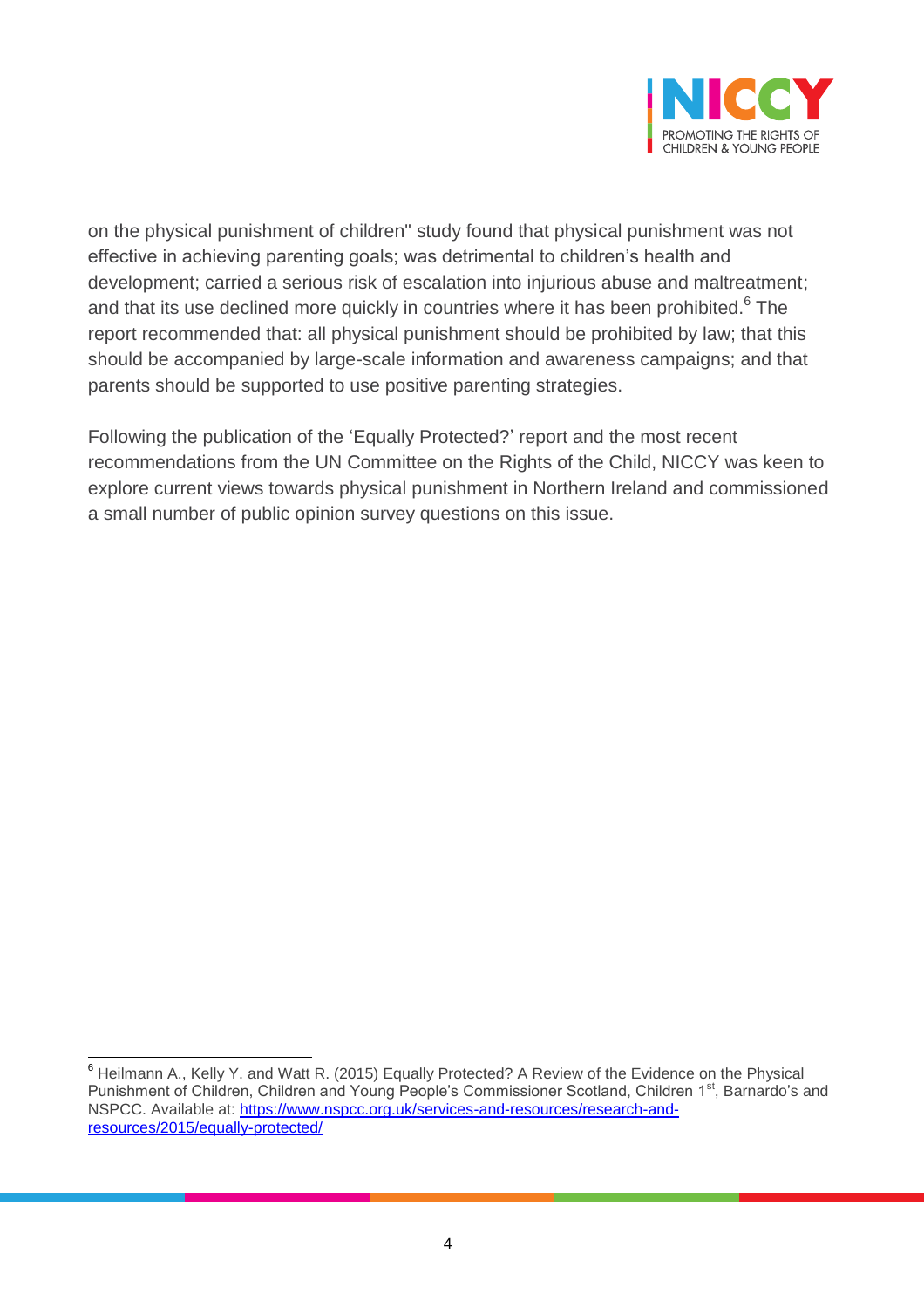

## **2. Survey approach and methodology**

NICCY commissioned Kantar Millward Brown to survey a representative sample of adults who were asked a number of questions on parenting and bringing up children including: awareness of the current law on physical punishment; views on legal reform; attitudes to different forms of discipline; and parents were asked about access to positive parenting information. This reflected NICCY's interest in seeking to understand opinion towards physical punishment and attitudes to changing the law. Given the Government's previous commitment to support positive parenting, NICCY also wished to examine parental access to information and advice about this.

It is important to recognise that the topic of physical punishment is a highly sensitive one which is concerned with contested and often deeply held views about parenting and family life. In addition to this, the use of language in research on physical punishment is challenging and a range of different phrases have been used across studies, for example, 'physical punishment', 'physical discipline', 'smacking', 'slapping' and 'ban on smacking'.

In planning the survey, earlier work undertaken in Northern Ireland and other jurisdictions was reviewed. Draft questions were shared with a number of non governmental organisations<sup>7</sup> that NICCY met with in relation to Equal Protection and were also discussed with the NICCY Youth Panel Equal Protection Advisory Group. In finalising the survey both NICCY and Kantar Millward Brown sought to ensure that questions were robust, bias was minimised and question ordering and scaling was appropriate. The survey used the phrase "physical punishment can include smacking or hitting" to explain physical punishment. In drawing any comparisons with previous studies, the paper will highlight whether NICCY's survey questions varied from, were similar to or replicated questions from earlier research.

The survey was conducted between November 2016 and January 2017 and included a boosted sample of parents or guardians of children under 18 years. The questions were included in three waves of the Kantar Millward Brown Omnibus Survey which, after the initial random selection of sampling points, is based on a quota sampling methodology. Sampling points are drawn from a sampling frame based on electoral wards utilising a two stage stratification process and a total of 148 sampling points were included. Quotas in

 7 This included discussions with NSPCC, Barnardo's, Children in Northern Ireland, Children's Law Centre and Parenting NI.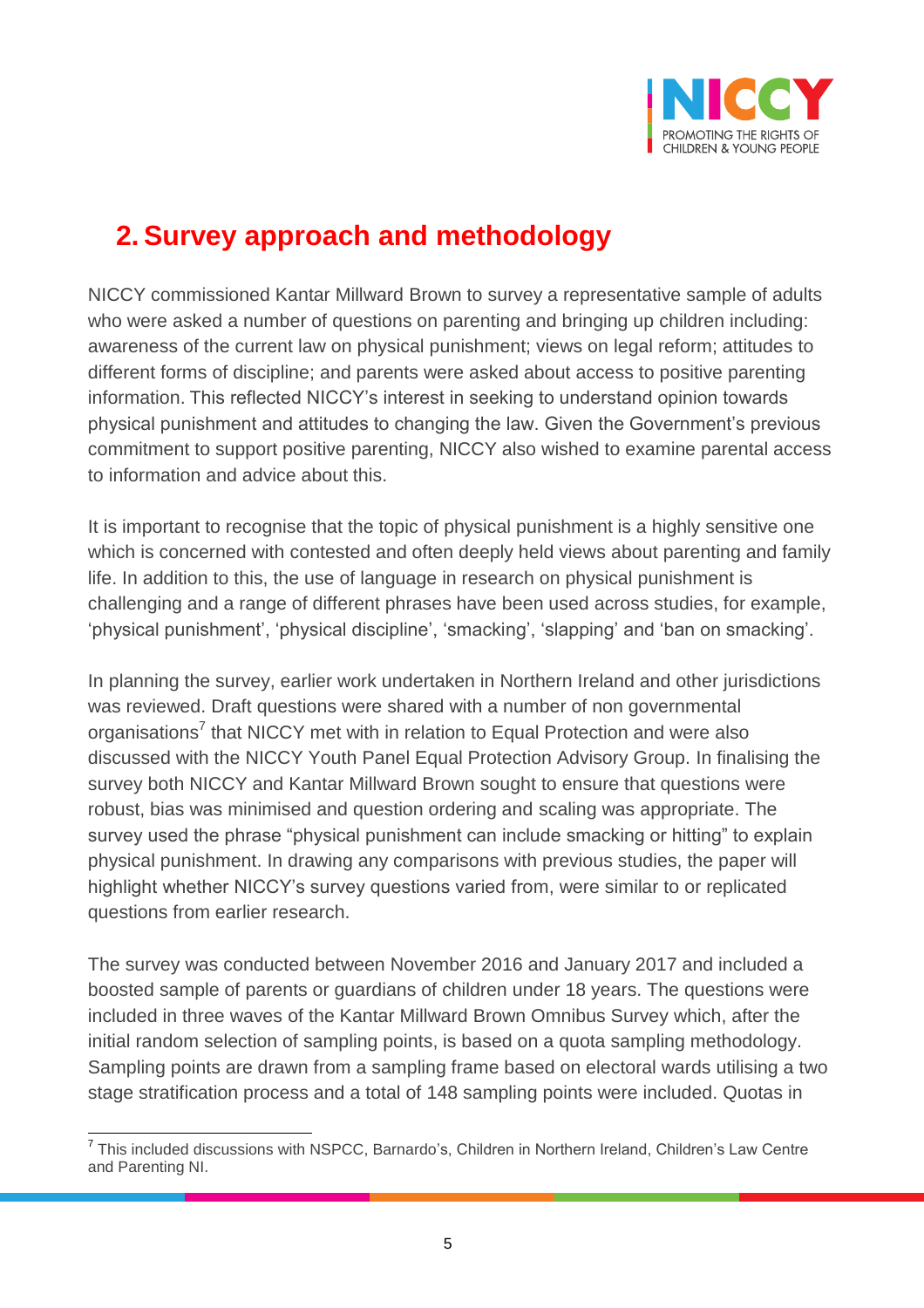

relation to age, gender and social class were in place to minimise bias and ensure the sample was representative. In discussing survey results, care has been taken to ensure that results for sub-groups within the sample which are too low to provide meaningful data are not reported. In instances where figures for results combine categories of responses (such as 'definitely support' and 'tend to support'), rounding to the nearest whole number means the total may not be precisely the same as the sum of the two percentages. In addition to meeting the quality standards adhered to by Kantar Millward Brown, the research was approved through NICCY's internal Ethics Procedure.

The responses of 1594 adults are reported in the overall results. Results given for parents alone are based on the responses of 899 parents; these were then down-weighted in overall results to ensure they were representative of the adult population (down-weighted to 494 with parents representing 31% of the overall results sample). As outlined in Kantar Millward Brown's Technical Report, the two samples are considered large enough to provide a sufficient overview of the views and attitudes of both groups.<sup>8</sup> It should be noted that where findings are reported for sub-sets within these samples, results will relate to a smaller number than the main samples.

On the basis of using a pure random sample the margin of error on a sample of 899 for a statistic of 50% would be +/-3.27% which means there is a 95% chance that the responses fall within this variation for the population as a whole. The margin of error on a sample of 1594 would be +/-2.45%. While the sampling methodology used is not a pure random sample, the margin of error can be used indicatively to provide a gauge on the sensitivity of the results. Quota sampling is used extensively in gathering public opinion and, while not necessarily subject to the same scrutiny in regard to margin of error calculations, has been widely found to provide reliable findings.

 $\overline{a}$ 

<sup>&</sup>lt;sup>8</sup> Kantar Millward Brown's Technical Report is available at: <u>http://www.niccy.org/media/2761/survey-</u> [technical-report-niccy-physical-punishment-report-final.pdf](http://www.niccy.org/media/2761/survey-technical-report-niccy-physical-punishment-report-final.pdf)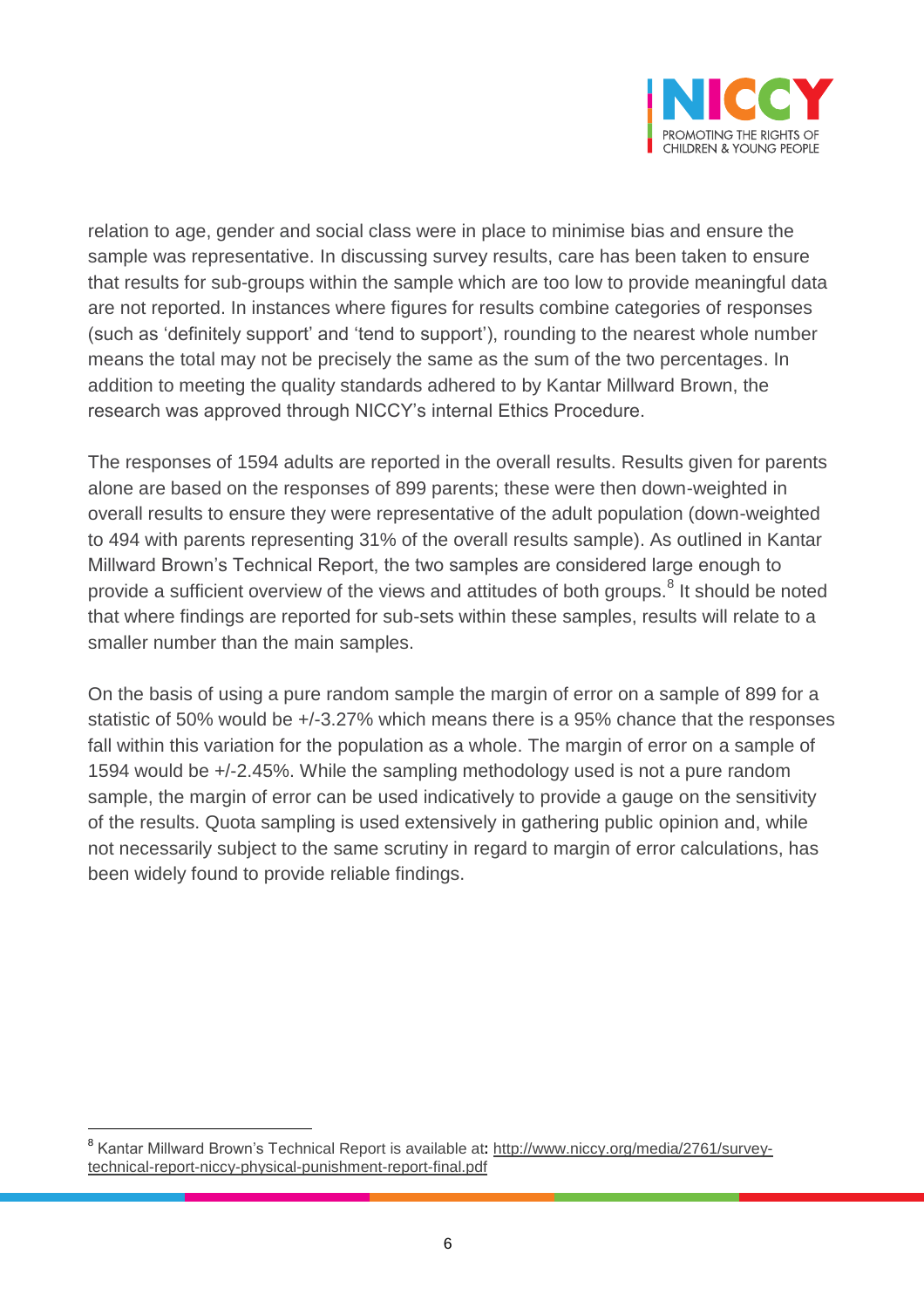

## **3. Survey results**

#### **3.1 Effective parenting**

NICCY was interested in whether respondents viewed physical punishment or 'positive parenting' as more effective. Physical punishment, as noted earlier, was described as including hitting and smacking while positive parenting which uses a range of methods to set boundaries and address challenging behavior without the use of physical punishment, was described as using techniques, such as time out, to help deal with children's behaviour.

As detailed in Figure 1, findings showed that 70% of adults thought that positive parenting was much more effective or a little more effective than physical punishment. This rose to 76% amongst parents, with just over three out of four parents regarding positive parenting as a more effective approach to discipline. Amongst parents, the breakdown of views on effective parenting either did not vary or differences were minimal based on the age of their children.



**Do you think positive parenting is more or less effective than physical punishment?**

#### **Figure 1**

#### **Base: All respondents n=1594; Parents n=899**

In relation to age, much higher numbers of respondents aged 18-24 years (80%) viewed positive parenting as much more or a little more effective than physical punishment while amongst those aged 65 years and older only 58% shared this view. This variation in views by the youngest and oldest age groups in the survey is a theme throughout the findings. Regarding other age groups, 74% of 25-34 year olds, 75% of 35-49 year olds and 70% of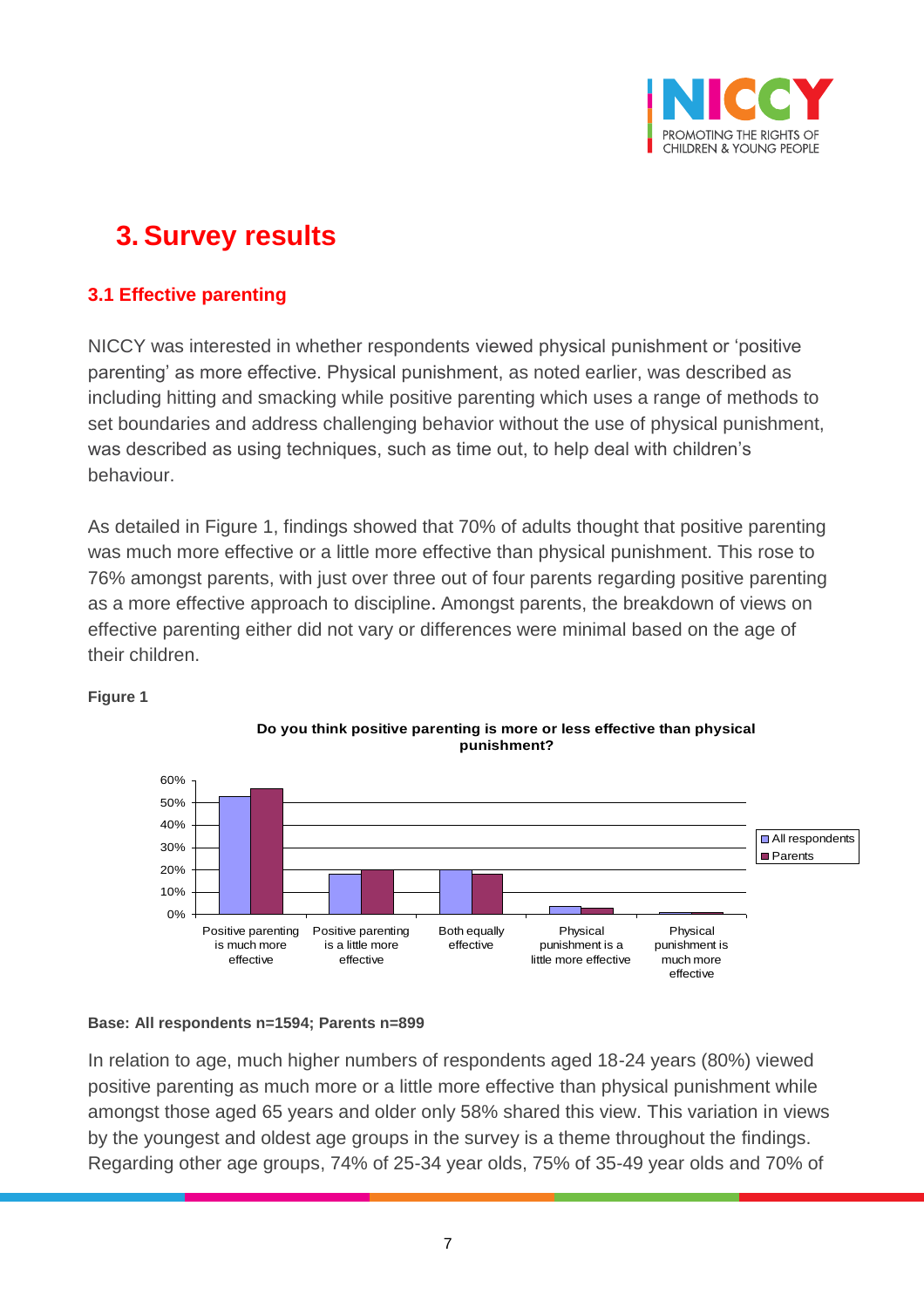

50-64 year olds viewed positive parenting as being much more or a little more effective than physical punishment.

In considering results by other key variables there were only marginal differences in views on the effectiveness of positive parenting across gender and across geographical area. When considering views by community background there was some variation with those from a Protestant background being a little less likely (65%) to regard this as much more or a little more effective than those from a Catholic (73%) or 'Other' (79%) background. Findings across social class groupings also showed some variation with those from unskilled working class or not working backgrounds (DE groups) being a little less likely to view positive parenting as more effective at 63% than those from a middle class or skilled working class background at 74% or skilled working class background at 71% (ABC1 and C2 groups respectively).

#### **3.2 Acceptable discipline**

As well as asking about the effectiveness of different forms of discipline, NICCY was keen to repeat a question used in previous surveys which explored views on the acceptability of different methods of discipline. The question was used by NSPCC in 2000 and NISRA in 2001 and results were reported by NSPCC in 2003. $^9$  The inclusion of the question in NICCY's survey allows a comparison of reported findings over time.

NICCY's results, as illustrated in Figure 2, show that withdrawing treats, pocket money etc was much more likely to be viewed as an acceptable method of discipline (73%) followed by grounding (55%), negotiation/discussion (54%), time out (53%) and shouting (26%). Just under one in four adults (24%) and only 18% of parents stated that physical punishment was acceptable. Interestingly, ignoring or walking away (21%) was seen as marginally less acceptable than using physical punishment.

<sup>9&</sup>lt;br><sup>9</sup> Bunting L. (2003) Views on Physical Discipline: The Findings from Three Surveys, Belfast: NSPCC.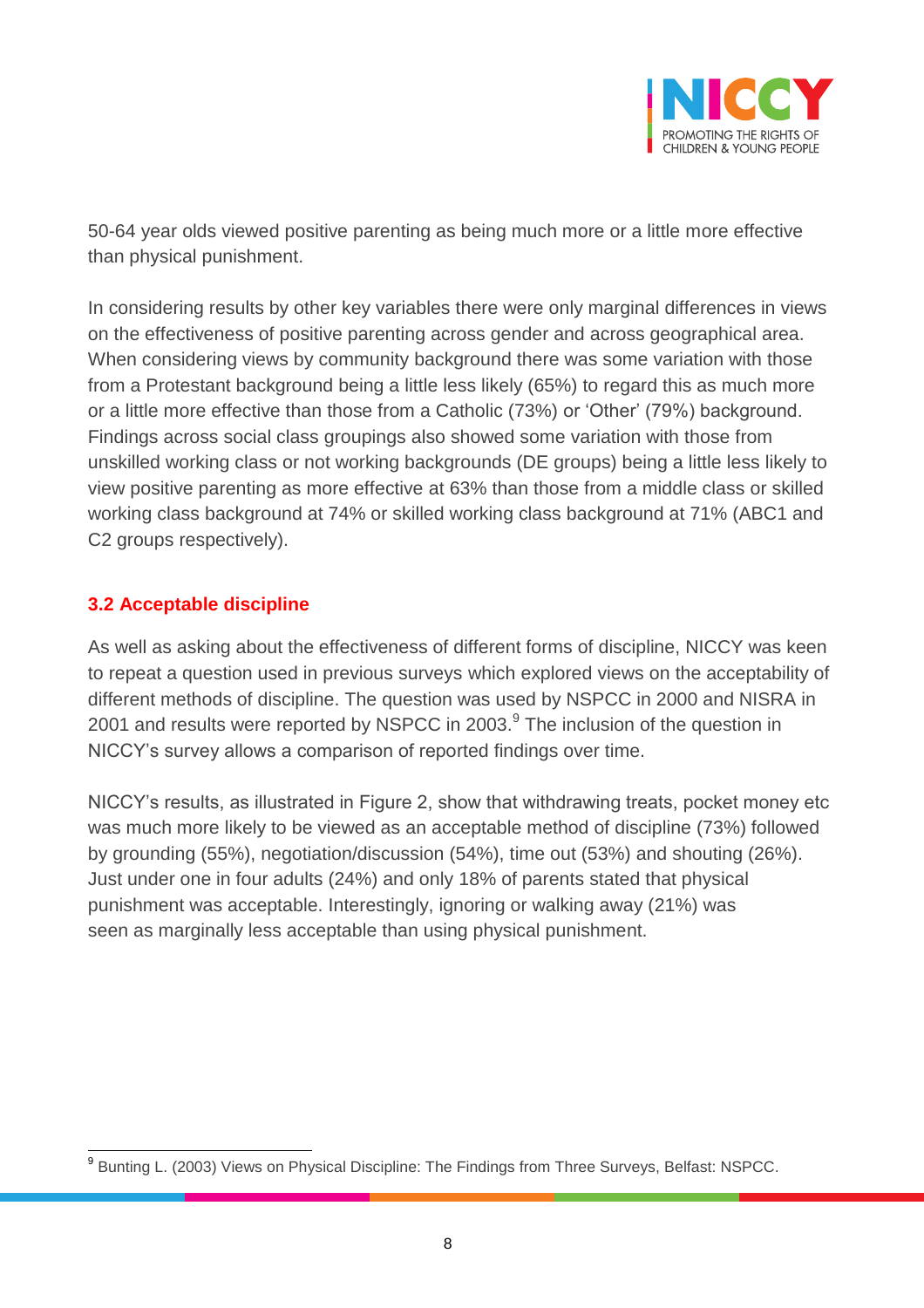

#### **Figure 2**



**Which of the following forms of discipline or punishment do you feel are acceptable?**

In considering NICCY's overall results about the acceptability of physical punishment across a range of characteristics, there is no notable difference by geographic area and only slight difference by gender (27% of males and 22% of females reporting physical punishment as acceptable) and social class (middle class and skilled working class groups are marginally less likely to view physical punishment as acceptable at 21% than other groups). Regarding community background, those from a Protestant background are a little more likely to view physical punishment as acceptable (29%) than those from a Catholic or 'Other' background (21% and 20% respectively). However, in relation to age a more substantial variation can again be seen with only 11% of 18-24 year olds compared to 24% of all adults considering physical punishment as acceptable.

#### 3.2.1 Parental views on acceptable discipline

Parents reported that physical punishment was less acceptable than adults overall. This is interesting as earlier work undertaken by NISRA in 2001 had indicated that, at that time, parents viewed physical punishment as more acceptable than non parents.<sup>10</sup> In considering findings from earlier studies, as shown in Figure 3, there is a sizeable decrease in the acceptability of hitting and smacking children from previous work which found that 50% of parents in 2000 and 36% of parents in 2001 thought that physical

**Base: All respondents n=1594**

 $\overline{a}$ <sup>10</sup> NISRA (2001) reported in Office of Law Reform (2001) Physical punishment in the home – thinking about the issues, looking at the evidence. A consultation paper for Northern Ireland, Belfast: OLR.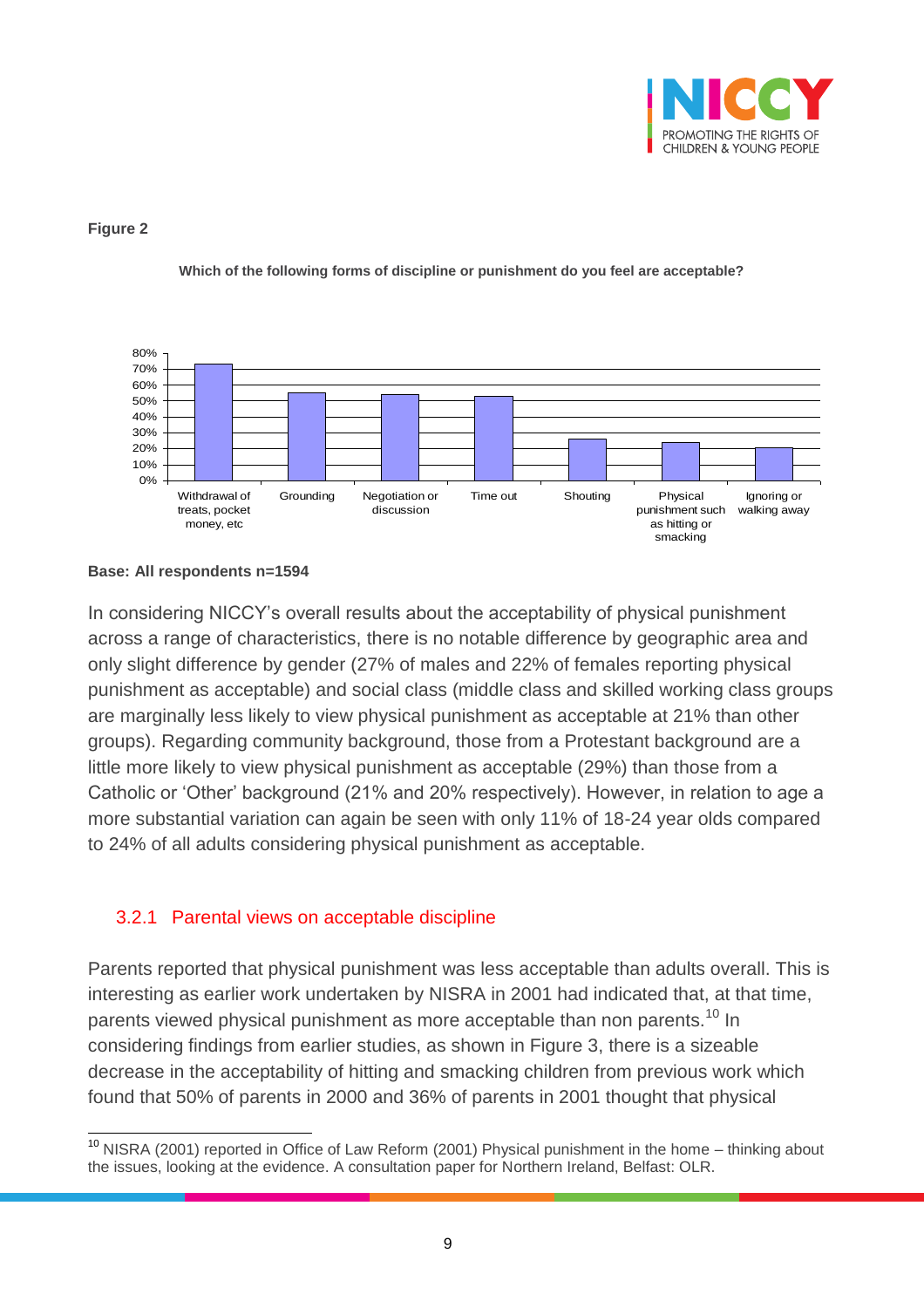

punishment was acceptable.<sup>11</sup> This is a considerable downward shift in reported views on the acceptability of physical punishment. However, it is important to acknowledge that the timeframe across studies is 17 years and that public opinion on a range of issues relating to family life and children has changed in that period.



**Figure 3**

#### **3.3 Physical punishment and legal reform**

It is interesting that while previous discussion about legal reform in this area has proved controversial and attracted public and media debate, a minority of parents and adults reported being aware of the law and physical punishment. Only one in three adults and 37% of respondents amongst parents reported that they were aware that the law currently allows a parent to physically punish a child (through the availability of the defence of reasonable punishment in certain circumstances).

A key aspect of NICCY's survey was to assess public support or opposition to full legal reform and in response to the question on this issue, 63% of adults said they would either definitely support or would tend to support changing the law to give children the same protection from hitting and smacking that adults have.

**Base: 2017 Parents n=899**

 $\overline{a}$ <sup>11</sup> The question was used by NSPCC in 2000 and NISRA in 2001 and reported in Bunting L. (2003) Views on Physical Discipline: The Findings from Three Surveys, Belfast: NSPCC and in Office of Law Reform (2001) Physical punishment in the home – thinking about the issues, looking at the evidence. A consultation paper for Northern Ireland, Belfast: OLR.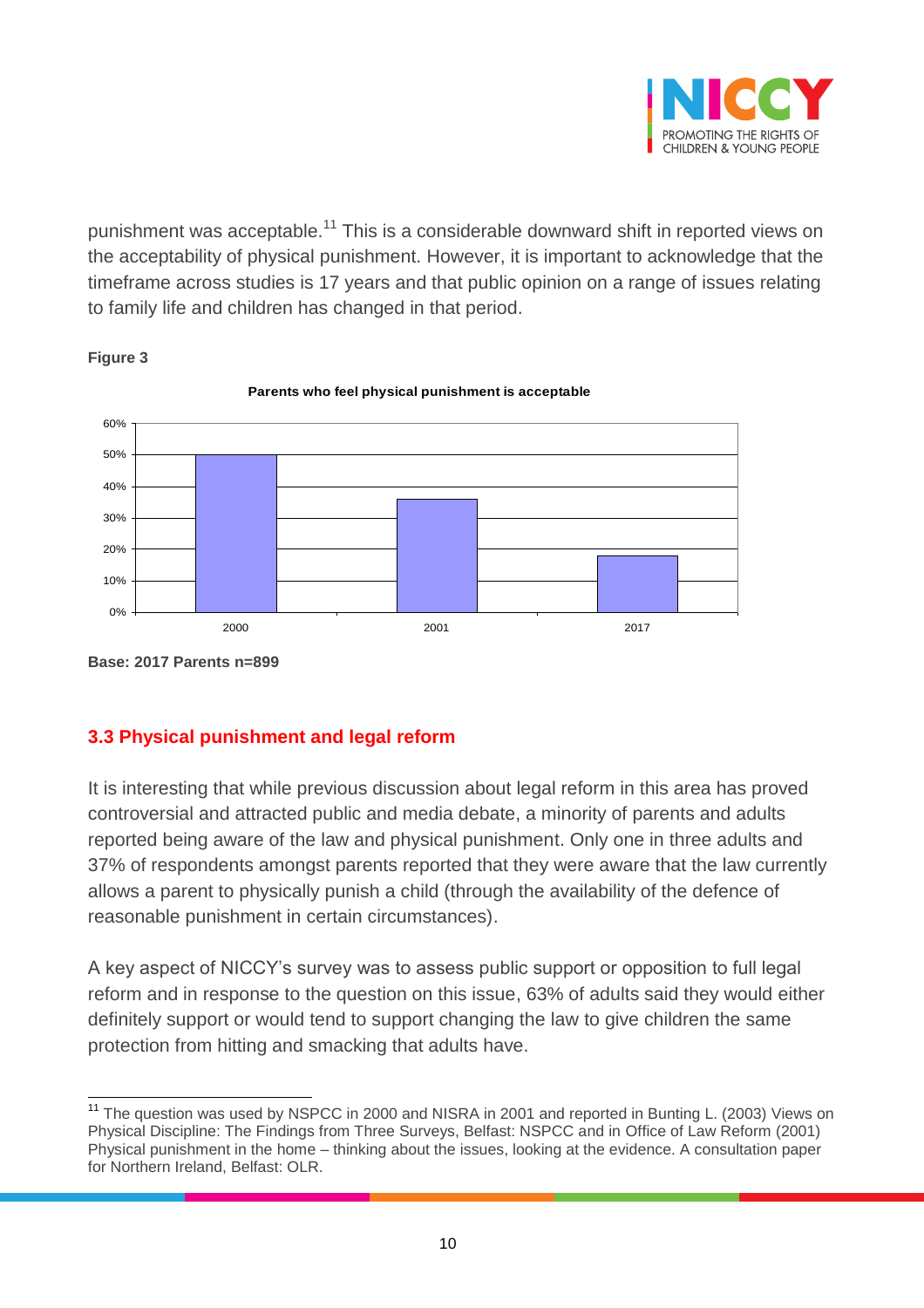

**Figure 4**

#### **Would you support or oppose a change in the law to give children the same protection that adults have?**



#### **Base: All respondents n=1594**

It is useful to note, as illustrated in Figure 4, that of those opposed to reform only 9% of adults reported that they were definitely opposed. This is a similar number to those who stated they did not know if they supported or opposed reform (8%).

In considering these overall results for supporting a change in the law, previous surveys in Northern Ireland showed that between 29% and 32% of respondents supported reform.<sup>12</sup> It is important to recognise that as the questions varied across studies it is not possible to make a direct comparison between findings.<sup>13</sup> However, while recognising this the finding from NICCY's results that 63% of adults support change is indicative of an increase in public support for providing children with equal protection from hitting and smacking under the law.

 $\overline{a}$ <sup>12</sup> RCPC and NSPCC (2009) Public attitudes towards child protection in Northern Ireland 2008: Technical Report, RCPC and NSPCC reported 30% of respondents supported legislative change. Bunting L. (2003) Views on Physical Discipline: The Findings from Three Surveys, Belfast: NSPCC reported in 2000 32% and in 2003 29% of respondents supported legislative change.

<sup>&</sup>lt;sup>13</sup> For example, earlier questions varied in language describing physical punishment as smacking or physical discipline, referred to legal reform as a ban and placed this in the context of assurances there would be no trivial prosecutions of parents.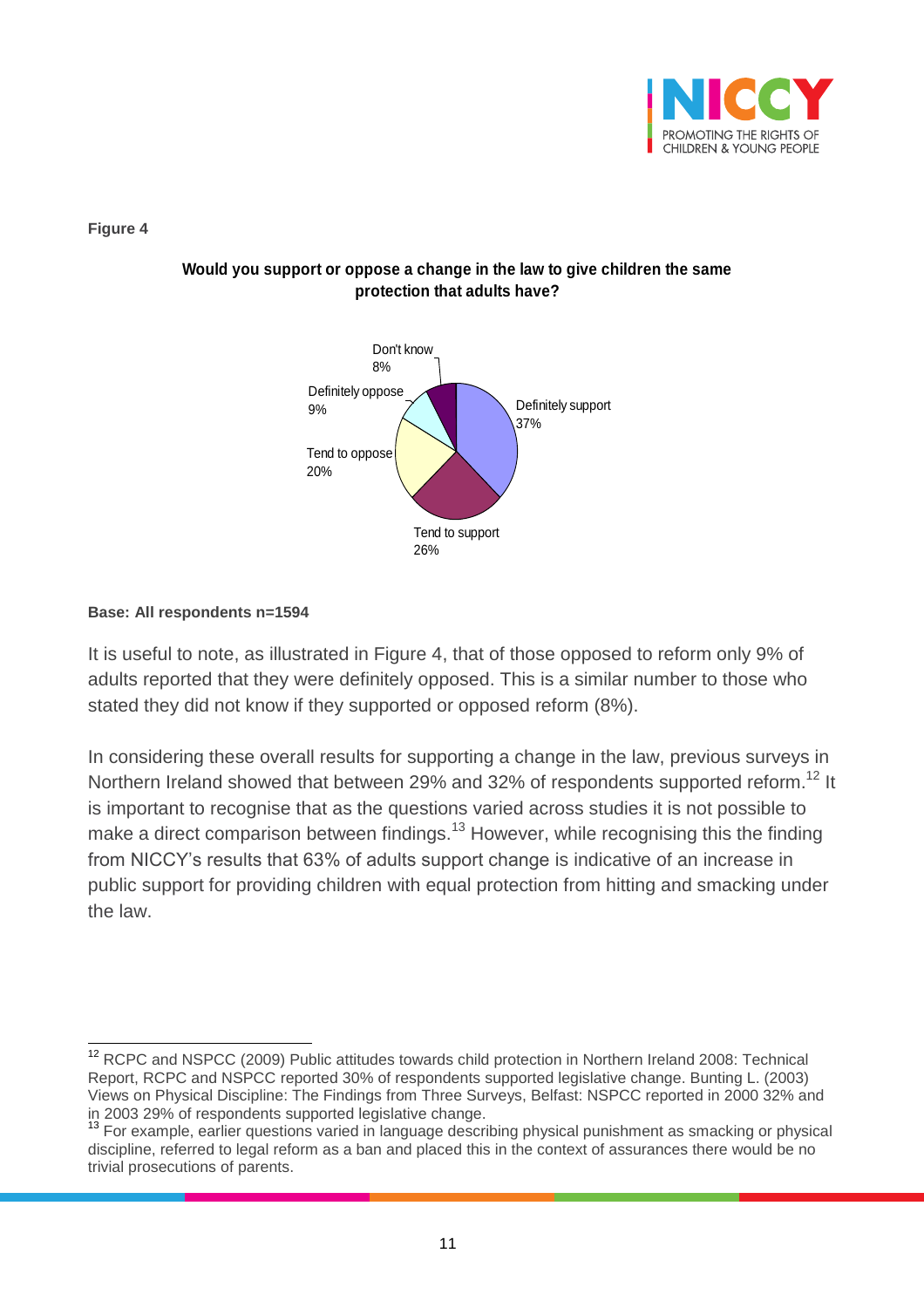

#### 3.3.1 Parental views on reform

The combined figure for those who would definitely support or tend to support change in the law was the same for parents and adults in general, as demonstrated in Table 1. This is again notable as an earlier study indicated differences across parents and non parents, with parents being less supportive of reform.<sup>14</sup>

#### **Table 1**

 $\overline{a}$ 

#### **Would you support or oppose a change in the law to give children the same protection that adults have?**

|                    | Total % | Parents % |
|--------------------|---------|-----------|
| Definitely support | 37      | 38        |
| Tend to support    | 26      | 25        |
| Tend to oppose     | 20      | 20        |
| Definitely oppose  |         |           |
| . X                |         |           |

#### **Base: All respondents n=1594; Parents n=899**

Amongst parents, those with children aged 0-4 years were more likely to support reform (68%).

#### 3.3.2 Support for legal reform and other variables

In considering support for law reform by age group, 77% of 18-24 year olds said they would definitely support or tend to support a change in the law. As shown in Figure 5 this is substantially higher than across other age groups (65% for 25-34 years; 63% for 35-49 years; 60% for 50-64 years and 55% for 65 years and older).

<sup>&</sup>lt;sup>14</sup> RCPC and NSPCC (2009) Public attitudes towards child protection in Northern Ireland 2008: Technical Report, RCPC and NSPCC.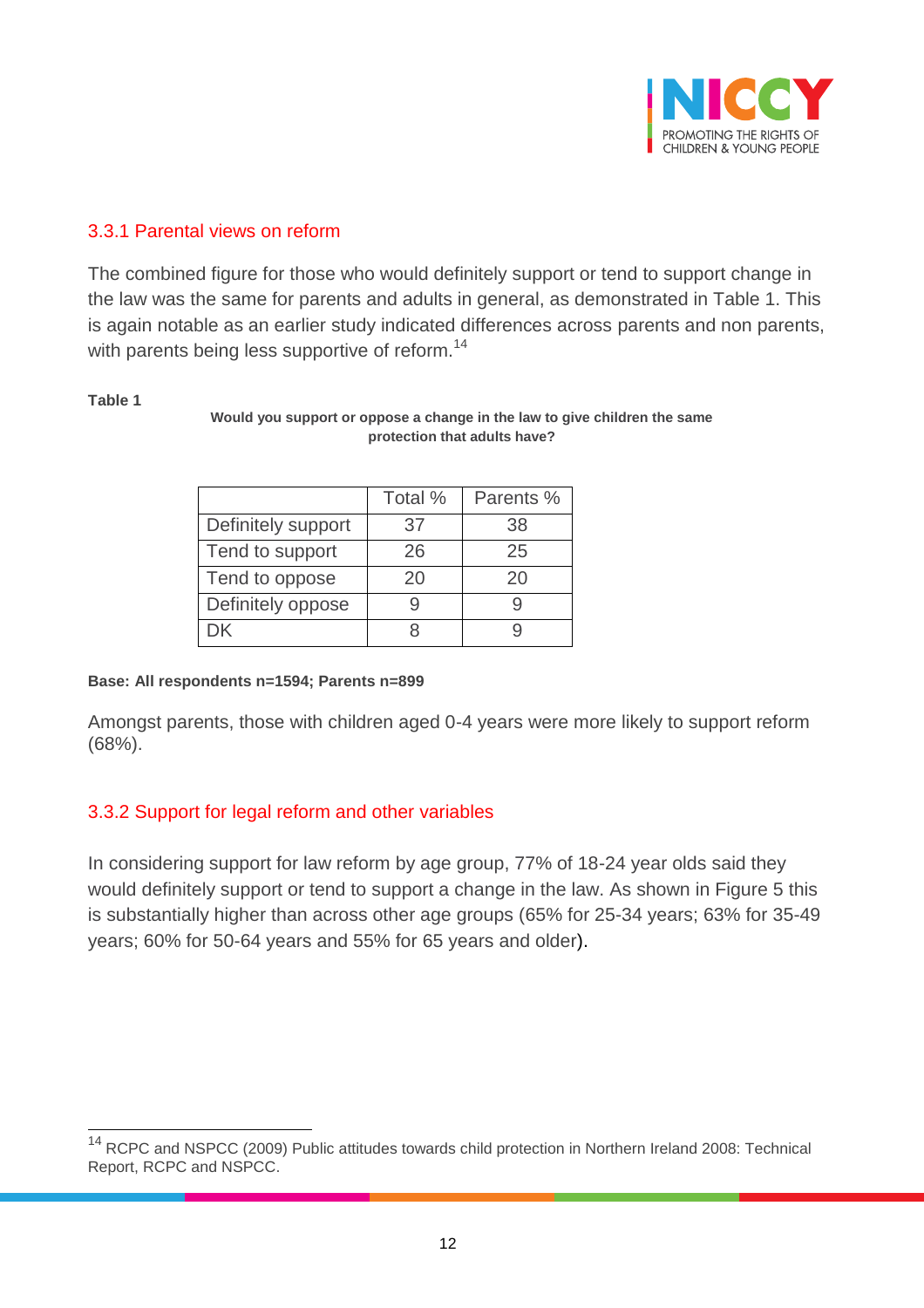



**Support a change in the law, by age group**

#### **Figure 5**

This corresponds with findings from earlier research that younger adults are more supportive of reform<sup>15</sup> and echoes results from other questions in NICCY's survey showing that this age group is more likely to view physical punishment as less effective and less acceptable.

When considering other key variables, there was no notable difference in support for reform in relation to social class and while some differences are seen in regard to other characteristics, it is important to highlight that these were not significant enough to see reported support for reform fall below 50% within any grouping discussed. For example, women were slightly more likely to definitely support or tend to support change (66%) than men (59%); those living outside Greater Belfast were slightly more likely to support reform (65%) than those living in Greater Belfast (60%); and respondents from Catholic or 'Other' background were more likely to support reform (65% and 68% respectively) than those from a Protestant background (58%). While variation in attitude to legal reform based on community background has been previously reported<sup>16</sup> a smaller degree of differentiation is indicated in NICCY's results.

In reviewing findings on the basis of political affiliation, 67% of those who reported

**Base: All respondents n=1594**

 $\overline{a}$ <sup>15</sup> RCPC and NSPCC (2009) Public attitudes towards child protection in Northern Ireland 2008: Technical Report, RCPC and NSPCC.

<sup>16</sup> RCPC and NSPCC (2009) Public attitudes towards child protection in Northern Ireland 2008: Technical Report, RCPC and NSPCC; Bunting L. (2003) Views on Physical Discipline: The Findings from Three Surveys, Belfast: NSPCC.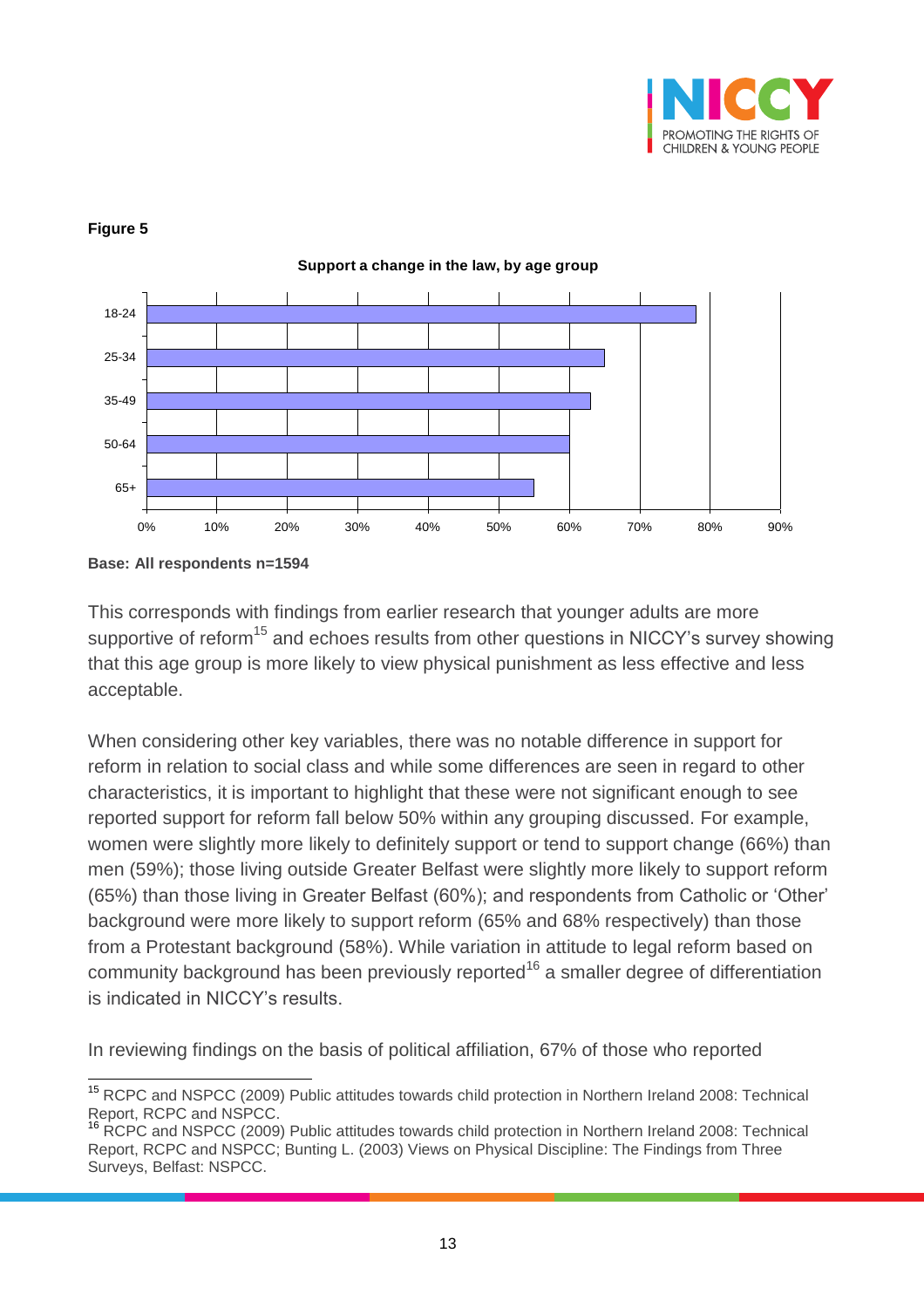

affiliation with the Alliance Party were likely to definitely support or tend to support reform, amongst nationalist parties 67% of those affiliated with the Social Democratic and Labour Party also supported reform while 62% of those affiliated with Sinn Fein supported reform. In considering unionist parties, 61% of those affiliated with the Ulster Unionist Party were likely to definitely support or tend to support reform while this was lower at 53% of Democratic Unionist Party affiliates.<sup>17</sup> Please note sample sizes for respondents citing affiliation with the Green Party, UKIP or other political parties were too small for inclusion.

#### 3.3.3 Support for reform with additional assurances

NICCY was also interested in identifying whether adults would be more likely to support law reform if they were provided with specific assurances, such as, knowing a child could be physically restrained for their own protection and that any change in the law would be accompanied by publicity. These questions drew on research conducted by Ipsos MORI in England and Wales on behalf of the Children are Unbeatable Alliance! in 2008 which found that such reassurance led to some respondents being more likely to support change. $18$ 

In Northern Ireland, around six in ten adults (59%) were more likely to support legal reform if they were reassured children could be restrained for safety reasons and 58% were more likely to support reform if it was well publicised and with more information about positive parenting. This includes respondents who: tended to support a change in the law and stated they would be much more likely to; who tended to oppose a change in the law and stated they were more likely to support a change; and who stated they definitely opposed a change in the law and were more likely to support a change.

#### **3.4 Positive parenting**

 $\overline{a}$ <sup>17</sup> While there is also some variation in findings on the acceptability of physical punishment by political affiliation, it is notable that results show that acceptability remains below 40% across groupings. Only 22% of respondents affiliated with the Alliance Party, 23% with the Social Democratic and Labour Party, 24% with Sinn Fein, 31% with the Democratic and Unionist Party and 39% with the Ulster Unionist Party stated physical punishment was acceptable.

<sup>18</sup> Ipsos MORI (2008) Exploring public attitudes to a complete ban on smacking children: Children Are Unbeatable! available at:

<http://www.childrenareunbeatable.org.uk/current-position/views-of-parents-and-other-adults.html#ftn3>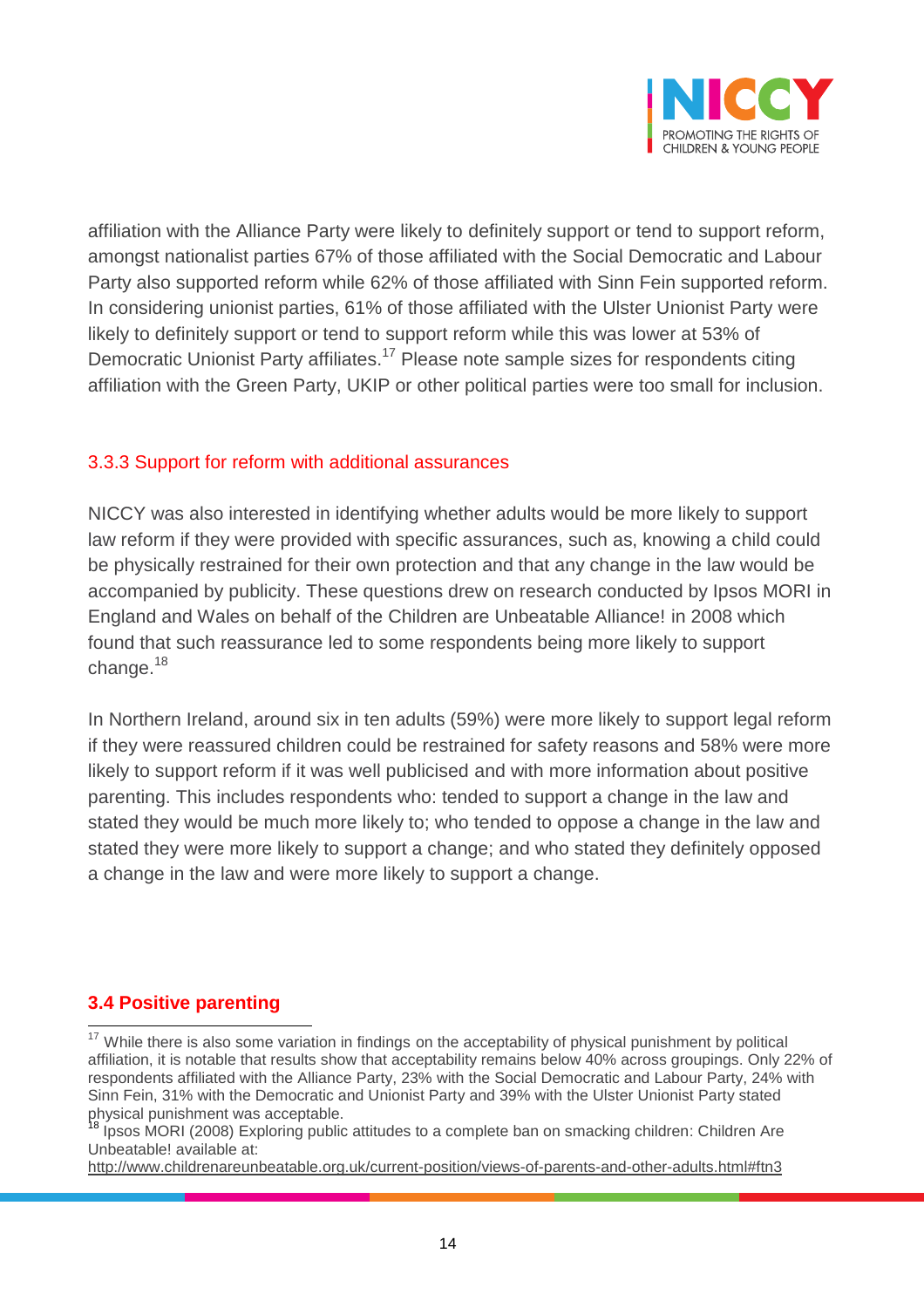

The final area included in the survey related to parental access to information about positive parenting. Only one in five parents (20%) said they had been given information about positive parenting or alternatives to physical punishment. Earlier research which asked a similar question found that one in three parents had received information (with Health Visitors the most frequent source of this)<sup>19</sup> so this may indicate parents are now less likely to be provided with such information. In NICCY's survey, parents of children aged 2-4 years were most likely to have received information (27%). Schools (33%) and children's or parents' groups (32%) were the most likely source of this information.

In considering other variables in relation to social class, parents in DE or unskilled working or not working (23%) and in ABC1 or middle class (20%) groups were more likely to have received information than those in C2 or skilled working class (16%) groups. Parents living outside of Greater Belfast were more likely to receive information (23%) than those in the Belfast area (16%) and parents who were single, separated, divorced or widowed were more likely to receive information (25%) than those who were married or living with a partner (18%).

Finally, it is notable that while 63% of parents overall would support a change in the law, this increases to 74% amongst those who had been given information about positive parenting. Parents were also more likely to definitely support (rather than tend to support) reform if they had received positive parenting information and slightly fewer parents who had received information viewed physical punishment as acceptable (15%) compared to those who had not (19%).

 $\overline{a}$ <sup>19</sup> Bunting L., Webb M.A. and Healy J. (2008) The 'Smacking Debate' in Northern Ireland – Messages from Research, Belfast: NICCY.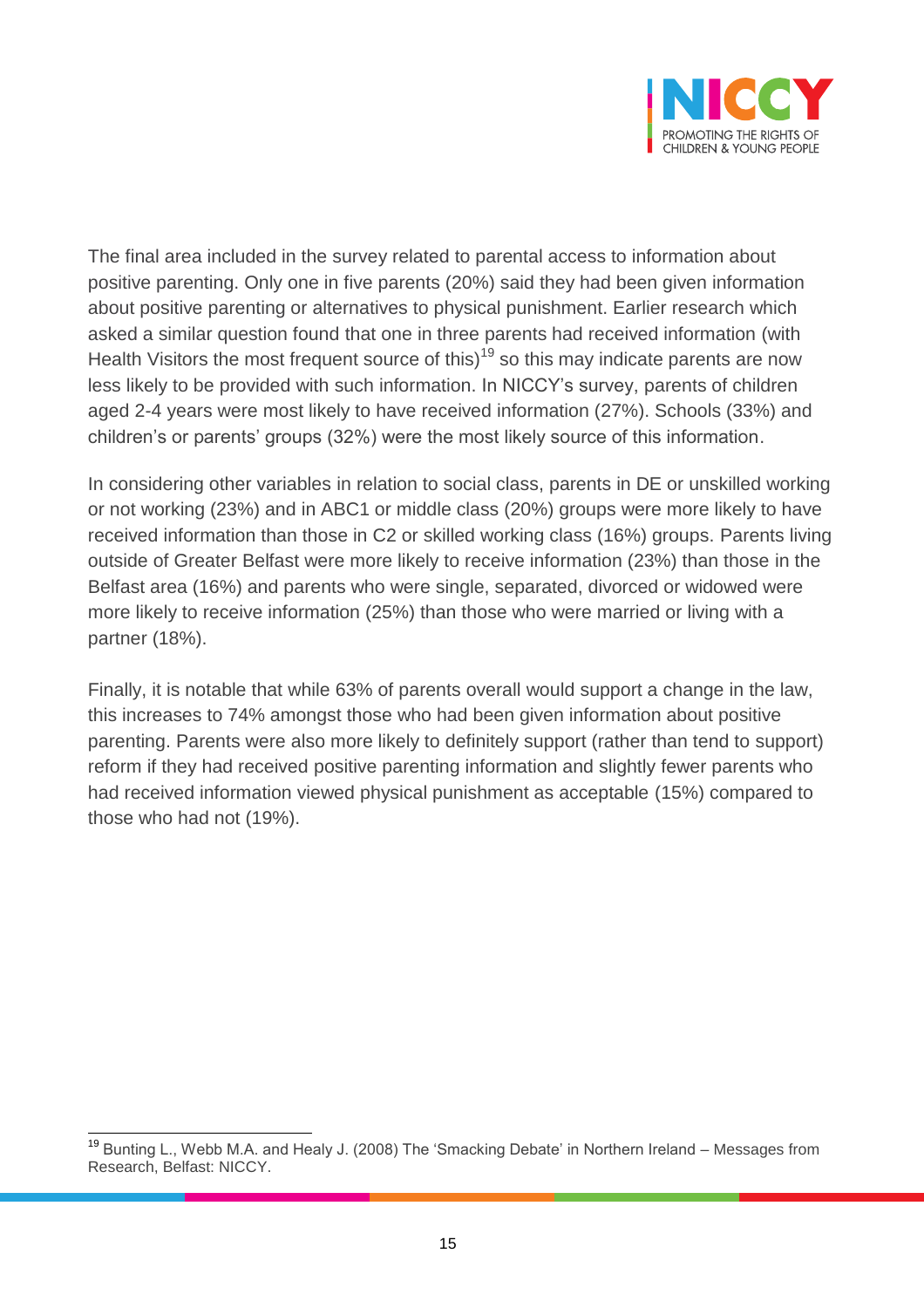

## **4. Conclusion**

*"No exceptions. …all forms of violence against children, however light, are unacceptable. … Frequency, severity of harm and intent to harm, are not prerequisites for the definitions of violence. … definitions must in no way erode the child's absolute right to human dignity and physical and psychological integrity by describing some forms of violence as legally and/or socially acceptable."* 

*UN Committee on the Rights of the Child<sup>20</sup>*

NICCY's commissioned survey indicates that perceptions about physical punishment and the acceptability of hitting or smacking children are changing substantially. The findings show that the majority of adults and a higher number of parents:

- view positive parenting as more effective than physical punishment;
- feel physical punishment is unacceptable; and importantly
- support law reform to give children the same protection under the law from all forms of assault, including hitting and smacking, as adults.

The survey results also highlight that steps, such as giving reassurance that children can be restrained for safety reasons and making more information about positive parenting available, could increase support for reform. Indeed on this last point, the findings raise concern that not enough parents and families are receiving information about alternatives to physical punishment.

As referenced earlier in the paper, a body of research now demonstrates that physical punishment is not only ineffective in meeting parenting aims but is also harmful to children and that the introduction of full legal reform can more quickly reduce the use of physical punishment.<sup>21</sup> The UN Committee on the Rights of the Child has also made clear that all forms of violence against children, however 'minor', are unacceptable and that

 $\overline{\phantom{a}}$ <sup>20</sup> UN Committee on the Rights of the Child (2011) General Comment 13: The right of the child to freedom from all forms of violence, Geneva: CRC (para 17).

<sup>21</sup> Heilmann A., Kelly Y. and Watt R. (2015) Equally Protected? A Review on the Evidence on the Physical Punishment of Children, Children and Young People's Commissioner Scotland, Children 1<sup>st</sup>, Barnardo's and NSPCC. Available at: [https://www.nspcc.org.uk/services-and-resources/research-and](https://www.nspcc.org.uk/services-and-resources/research-and-resources/2015/equally-protected/)[resources/2015/equally-protected/](https://www.nspcc.org.uk/services-and-resources/research-and-resources/2015/equally-protected/)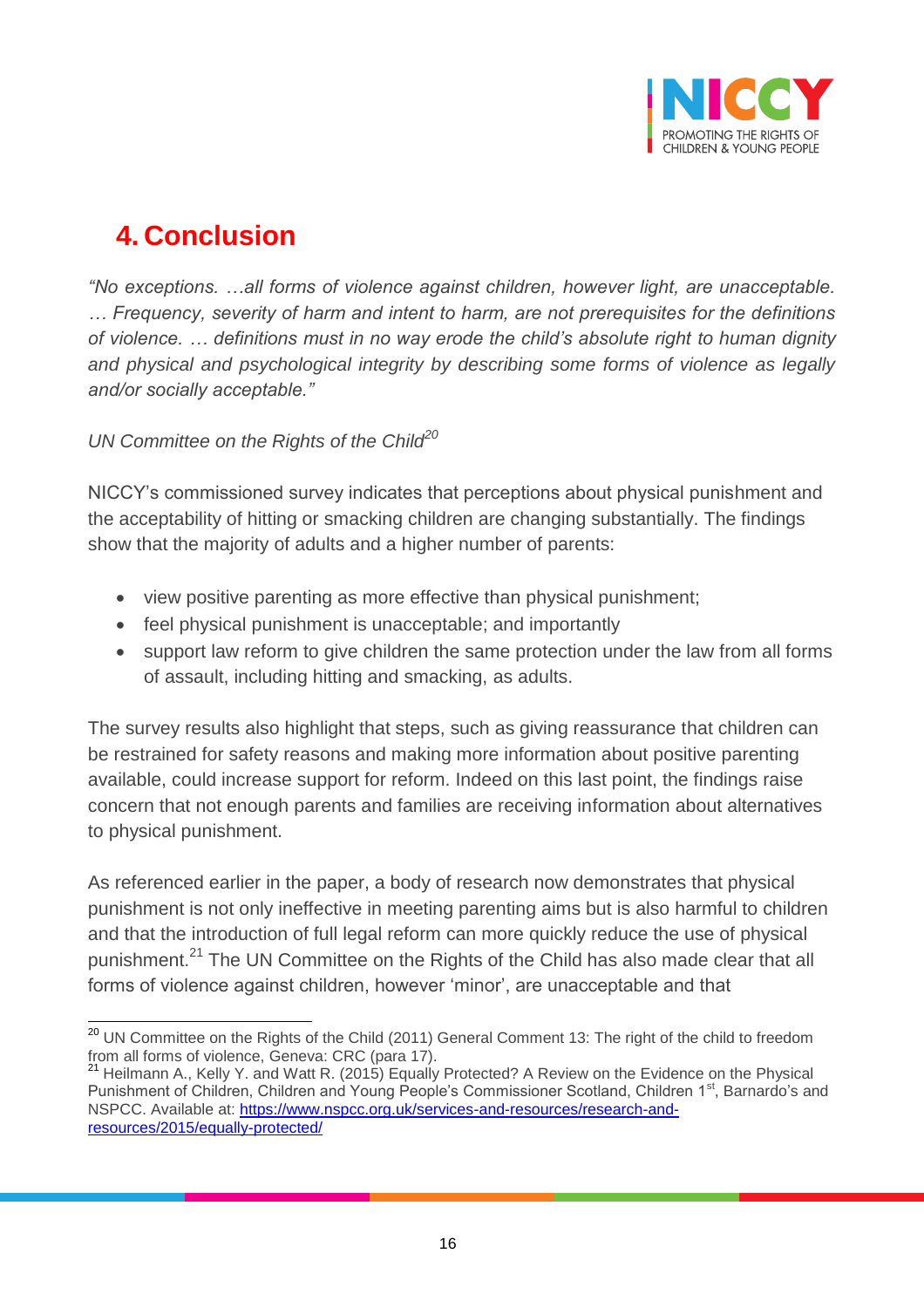

Government should repeal the legal defence of reasonable punishment.

NICCY's view is that it is time to act. It is right that children and families in Northern Ireland receive a clear message that all violence in the home is unacceptable. To support this, in addition to law reform Government and statutory agencies must give greater priority to family support and positive parenting. Parents and families should be provided with the information and support they need.

The Commissioner is calling for:

- **Law reform to ensure that children in Northern Ireland have Equal Protection under the law from all forms of assault, including physical punishment.**
- **Renewed Government commitment to supporting parents and families, including through dedicated and effective positive parenting information and support.**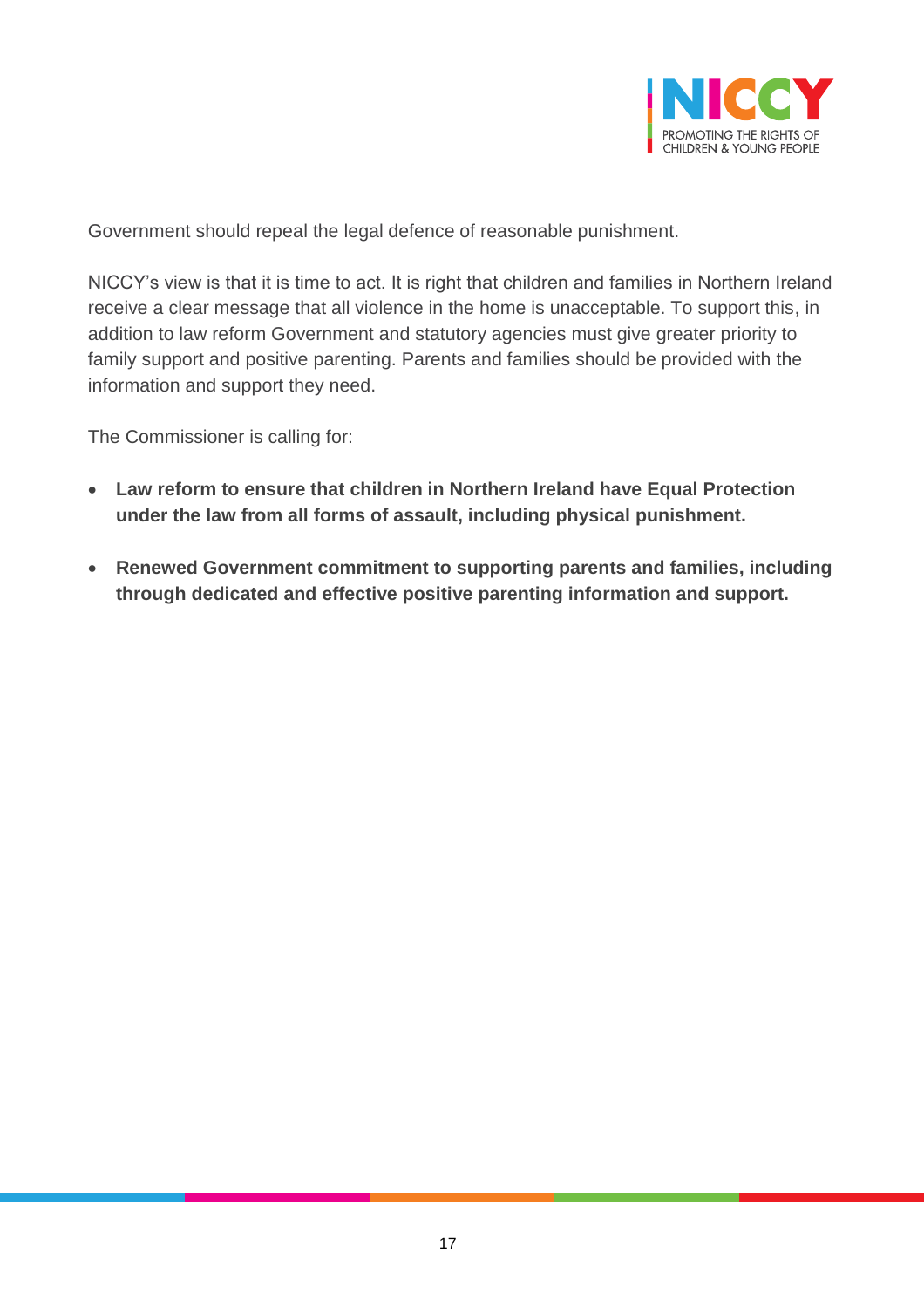

## **Appendix One – Questionnaire**

#### **Equal Protection**

I would like to ask some questions about parenting and bringing up children.

Q.1a Do you know that in Northern Ireland the law allows a parent to physically punish their child? Physical punishment can include smacking or hitting.

**ASK ALL** 

Yes

No

Q.1b Which of the following forms of discipline or punishment do you feel are acceptable? **SHOW SCREEN** 

#### **MULTIPLE ANSWERS ALLOWED ASK ALL**

1: Time out

- 2: Withdrawal of treats, pocket money etc.
- 3: Physical punishment such as hitting or smacking
- 4: Shouting
- 5: Negotiation or discussion
- 6: Grounding
- 7: Ignoring or walking away
- 8: Other (please specify)
- 9: Don't know

Q.2 In NI if you smacked or hit another adult it is prohibited by law. Would you support or oppose a change in the law to give children in NI the same protection that adults have? **SHOW SCREEN** 

#### **ASK ALL SINGLE RESPONSE**  Definitely support

Tend to support Tend to oppose Definitely oppose Don't know

Q.3 If you were assured that parents could still physically intervene or restrain their child to keep them or others safe, for example, to stop a child running into traffic, would you be more or less likely to support a change in the law?

#### **SHOW SCREEN ASK ALL SINGLE RESPONSE**  Much more likely to support More likely to support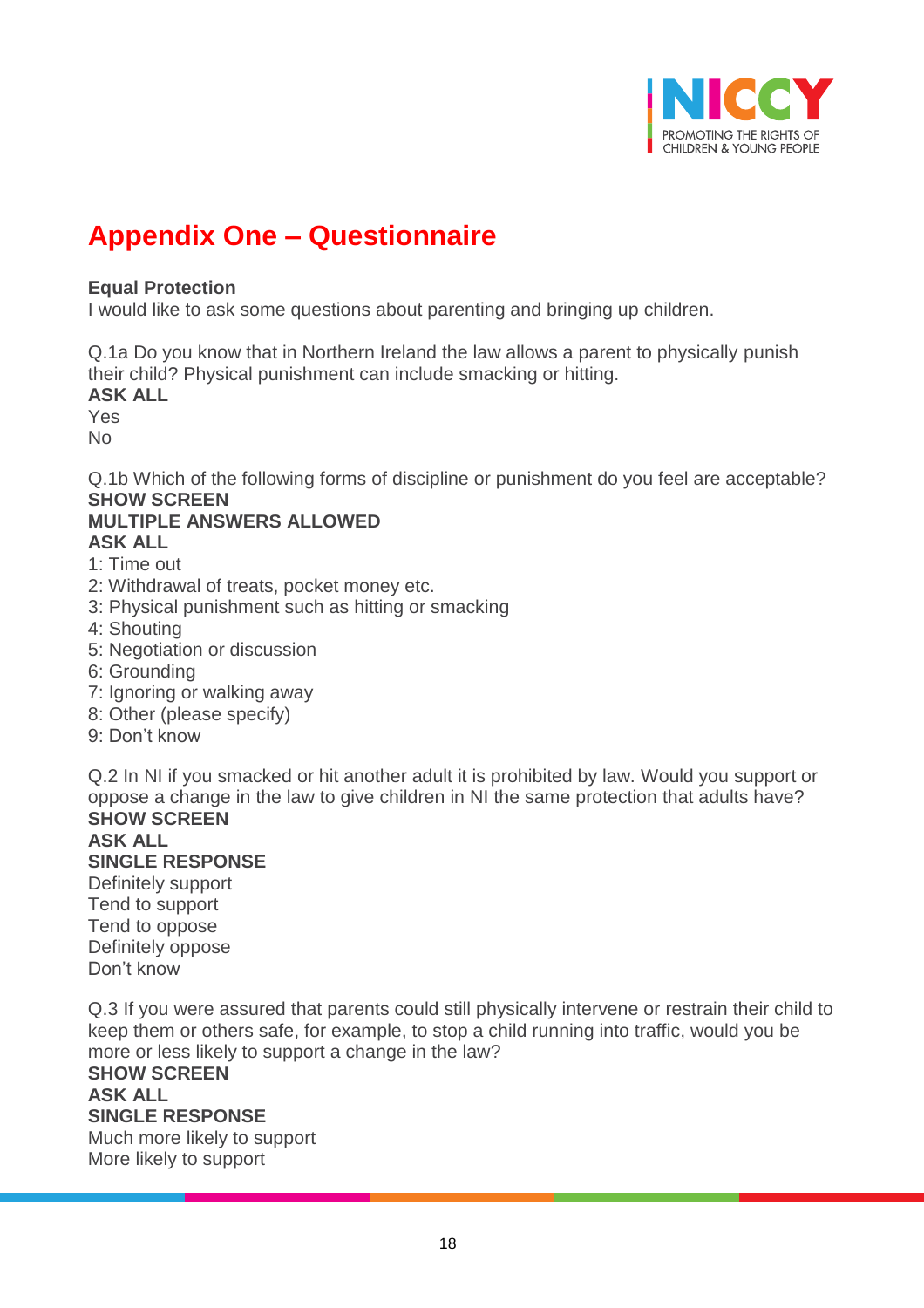

No change Less likely to support Much less likely to support Don't know

Q.4 If you were assured that a change in the NI law would be well publicised and there would be more information and support for parents about positive parenting and alternatives to physical punishment, would you be more or less likely to support a change in the law? Positive parenting uses techniques such as time out to help deal with children's behaviour.

#### **SHOW SCREEN ASK ALL SINGLE RESPONSE**

Much more likely to support More likely to support No change Less likely to support Much less likely to support Don't know

Q.5 Do you think positive parenting is more or less effective than physical punishment? **SHOW SCREEN** 

#### **ASK ALL**

#### **SINGLE RESPONSE**

Positive parenting is much more effective Positive parenting is a little more effective Both equally effective Physical punishment is a little more effective Physical punishment is much more effective Don't know

Q.6a. Have you previously been given any information about positive parenting or alternatives to physical punishment?

#### **ASK PARENTS ONLY**

Yes  $N<sub>0</sub>$ Can't remember